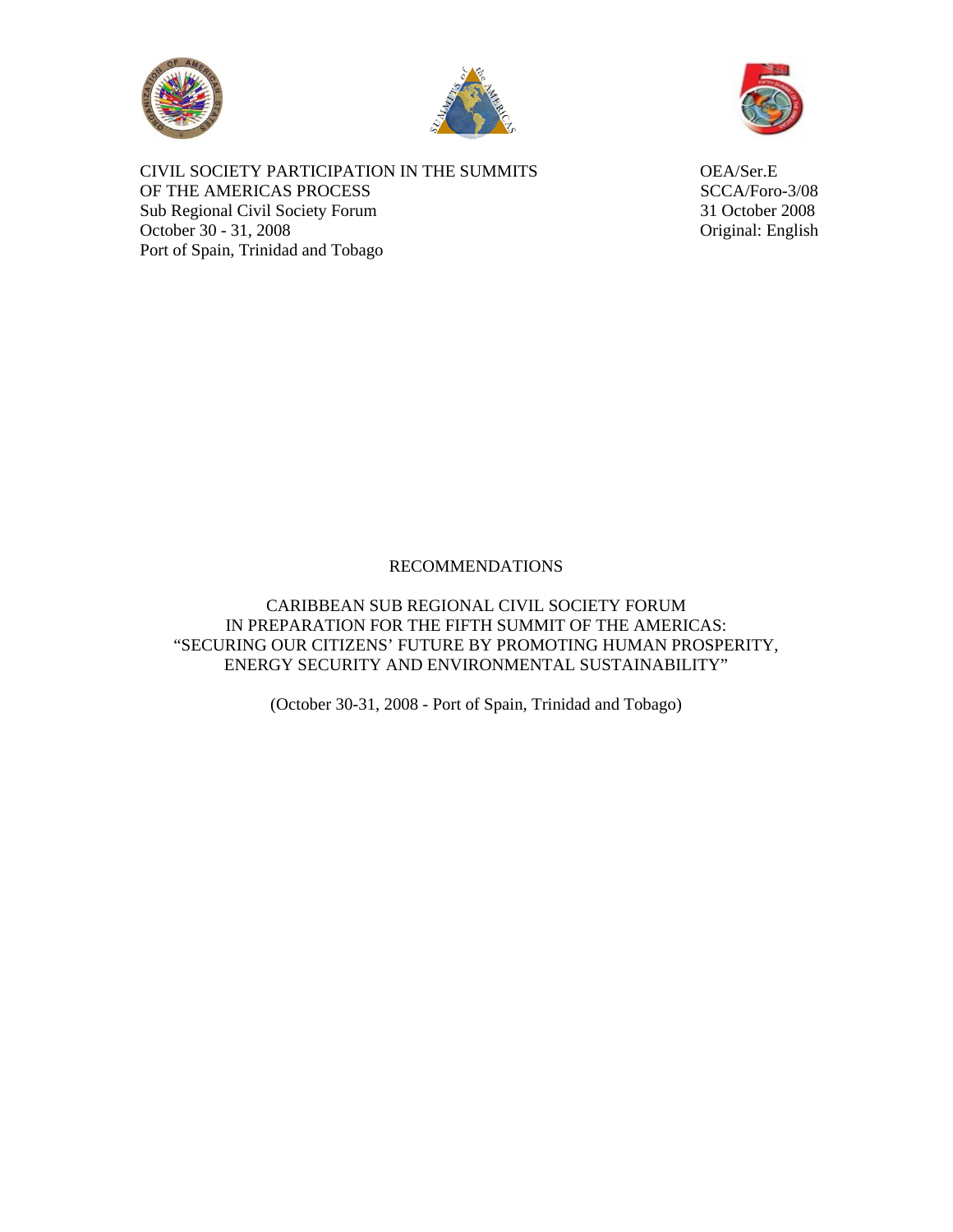#### RECOMMENDATIONS

# CARIBBEAN SUB REGIONAL CIVIL SOCIETY FORUM IN PREPARATION FOR THE FIFTH SUMMIT OF THE AMERICAS: "SECURING OUR CITIZENS' FUTURE BY PROMOTING HUMAN PROSPERITY, ENERGY SECURITY AND ENVIRONMENTAL SUSTAINABILITY"

#### (October 30-31, 2008 - Port of Spain, Trinidad and Tobago)

On October 30-31, 2008, 140 civil society representatives from the Caribbean convened at the Crowne Plaza Hotel in Port of Spain, Trinidad and Tobago to formulate recommendations in preparation for the Fifth Summit of the Americas, "Securing Our Citizens' Future by Promoting Human Prosperity, Energy Security and Environmental Sustainability" to be held in Trinidad and Tobago in April 2009. This Forum was hosted by the National Secretariat for the Fifth Summit of the Americas, with the support of the Summits of the Americas Secretariat and the Department of International Affairs of the Organization of American States (OAS), and in collaboration with the civil society organizations Canadian Foundation for the Americas (FOCAL) and the Network of NGOs of Trinidad and Tobago for the Advancement of Women.

During two days of deliberation, five open dialogues were held that addressed all of the themes presented in the Declaration of Commitment of Port of Spain, including promoting human prosperity, environmental sustainability and energy security, and strengthening democratic governance, public security, and the Summits of the Americas Process.

The recommendations that arose out of these meetings refer to articles of the Draft Declaration of Commitment of Port of Spain, [GRIC/DC-V/doc.1/08](http://www.summit-americas.org/SIRG/SIRG_0708/V_Summit_Draft_Decl_Commitment_POS_0708_En.pdf). The list of the participants of the Caribbean Sub Regional Civil Society Forum is included as an annexed to this document.

# **RECOMMENDATIONS**

#### GENERAL RECOMMENDATIONS

- 1. We propose that some key interest groups be positioned in the Draft Declaration and that the 9 major groups as designated by the UN be explicitly recognized (women, youth and children, business and industry, local governments, science and technology, workers and trade unions, indigenous people, farmers and NGOs).
- 2. We exhort the member states to include in the preamble a specific commitment to put in place the necessary national legislation to make operational all of the multilateral agreements to which they have subscribed.

# STRENGTHENING CIVIL SOCIETY PARTICIPATION

3. We suggest that the Declaration provide the framework for enhancing and strengthening the partnership between governments and civil society through reiteration of the principle of Article 6 of the Inter-American Democratic Charter related to the rights and responsibilities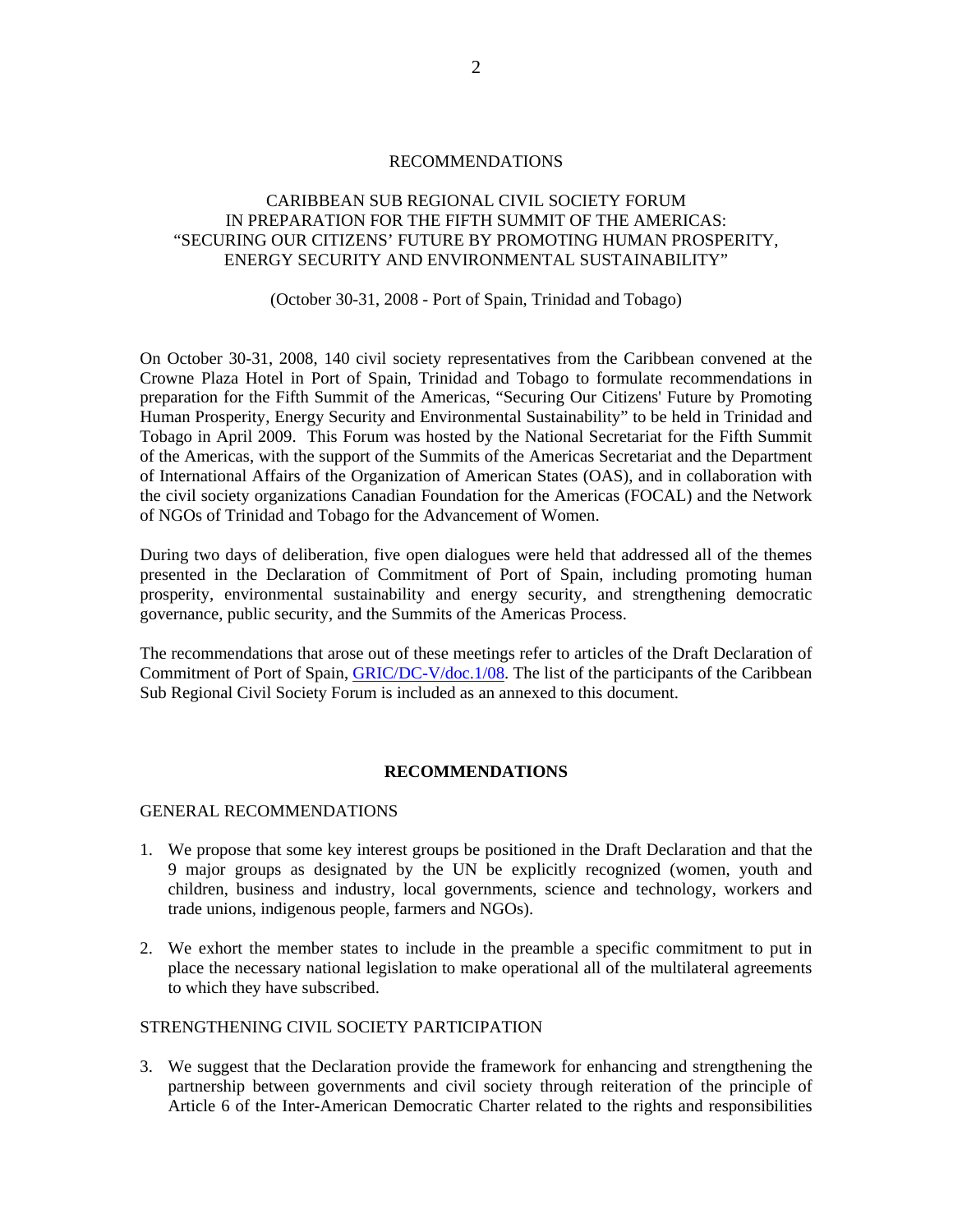of citizens to participate in the decisions related to their own development, and reference to Articles 26 (last sentence) and 27 (first sentence) of the Democratic Charter. We further suggest that having recognized civil society participation as a right, not as a privilege, the Declaration should include a commitment by governments to institutionalize interactive civil society participation in the design, development, implementation, monitoring, and evaluation of regional and national policies, programmes and projects; support civil society organizations and their activities through the establishment of a regional agency which would provide funding and thus facilitate their effective partnering with governments in realizing the goals set out in the Declaration and related documents. We furthermore urge governments to work in good faith and seek to build mutual trust levels with us.

4. We additionally urge member states to undertake the necessary actions to ensure that civil society organizations are able to obtain juridical personality.

# HUMAN PROSPERITY

- 5. We recognize that human prosperity necessarily includes the concept of health and urge member states to make commitments to develop health services nationally so that all citizens can access and benefit from good health services. These efforts must include consideration of access to quality education, access to and availability of food and adequate nutrition.
- 6. Regarding reference to vulnerable groups, we request the inclusion of the elderly as a vulnerable group, particularly in paragraphs 5 and 6. We urge member states to commit to conduct research into the structural reasons for existing inequalities, and including monitoring and evaluation into identifying vulnerability.
- 7. In paragraph 5 as well, we request the member states to make reference to persisting in their efforts to enact and enforce minimum wage legislation within the region.
- 8. In the discourse on poverty in paragraphs 5, 6,  $\&$  7 the commitment fails to reaffirm the right to an adequate standard of living as a sine qua non of human prosperity. The discussion on poverty alleviation/eradication must always highlight poverty as a violation of human rights and place governments in a position of a mandatory obligation to fulfill the right to an adequate standard of living for everyone.
- 9. With regard to the macroeconomic policies encouraged in paragraph 7 of the draft Declaration, we recognize that this is a top down approach, where further multi-sectoral consultation is needed in order to ensure adequate consideration for protecting the environment, ensuring gender equality, and addressing social marginalization.
- 10. In paragraph 8, we request the member states to make reference the creation of more decent and productive employment opportunities in the formal sector including the use of technology transfer and foreign direct investment to support creation of decent and productive employment. This plan must specifically address workplace discrimination due to HIV/AIDS, sexual identity, and gender orientation and also should consider programs that will build capacity to promote the creation of employment opportunities.
- 11. We ask that paragraph 9 referring to the rights of migrants, end at "full observance of labour laws".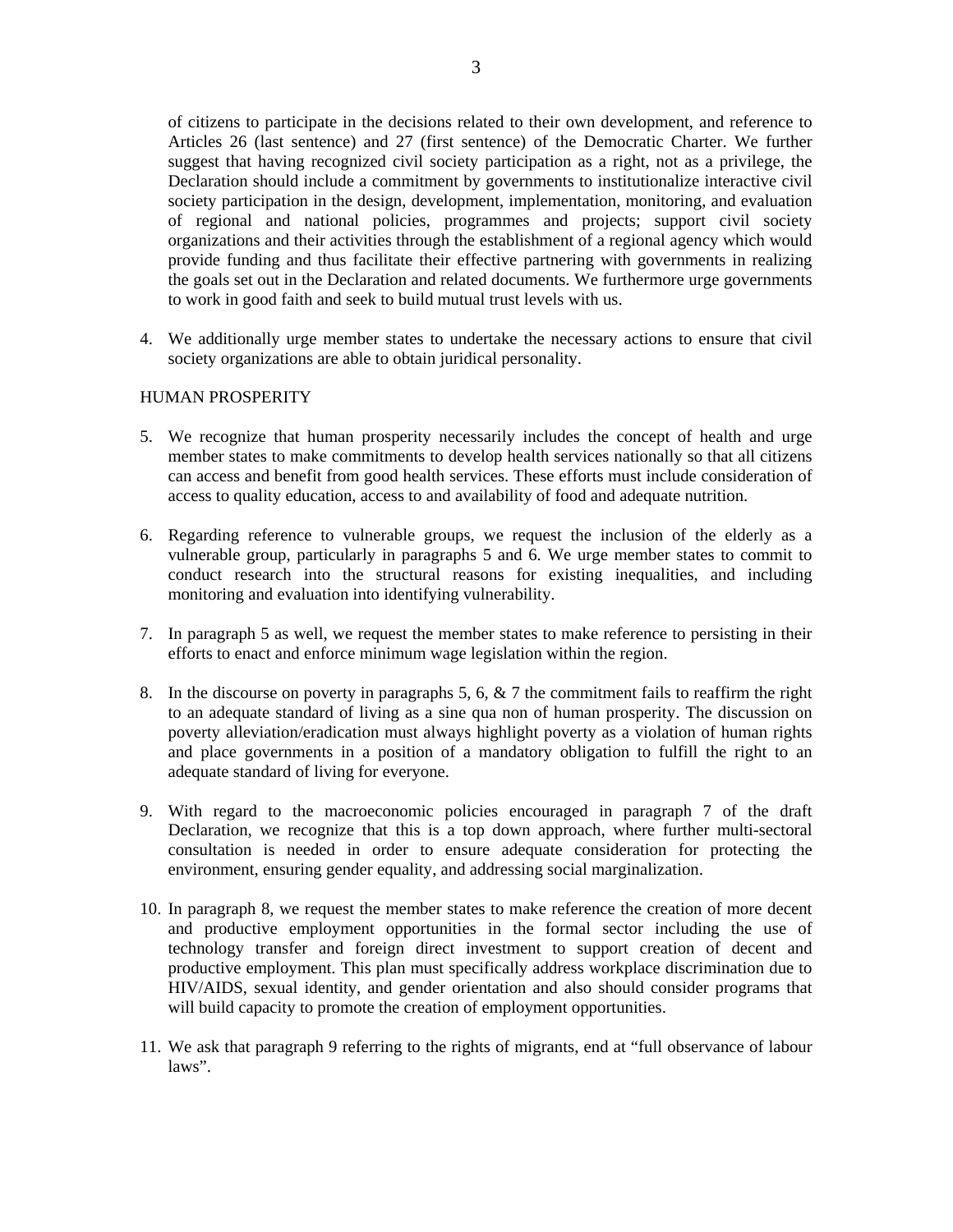- 12. With regard to the commitments proposed in paragraph 10, we urge the member states to commit to eradicating child labour before or in the same time period as that applied to eliminating forced labour. Additionally, "women" should be removed from this commitment, given that women and children are two separate groups.
- 13. With regard to trade, we request that governments assess the impact of decisions to enter trade and business agreements on the wider public. To this end, there should be greater dissemination of information on these topics to the general public.
- 14. Replace the phrase "social services" as used throughout this section with either "amenities" or "basic needs" given that water, housing, healthcare, food and sanitation are key to human survival and if one can achieve that then they move to the next level which is that of social services. We consider that the term 'affordable' should also be inserted to qualify the "access for all men and women".
- 15. We request member states to address in the draft Declaration the promotion of entrepreneurship and community based development, including attention to access to credit and business development services and the involvement of youth in these activities.
- 16. The issue of lesbian, gay, bisexual and transgender (LGBT) rights needs to be specifically included and addressed in discussions around the reform of constitutional rights, human rights, legislation and discrimination. In a Caribbean context, this particular group, is often left out of the discourse and is therefore rarely addressed or benefit from any reform processes.
- 17. With specific regard to Haiti, we request that the member states encourage a cancelation of Haiti's debt because it is a major impediment to all human prosperity initiatives.
- 18. With regard to the development of a gender-sensitive hemispheric strategy to reform secondary education set forth in paragraph 25, we urge member states to include the principle of "brain-readiness" and age-appropriate curricula in order to increase reading levels, decrease crime, and encourage high levels of self-esteem among youth. Placement exams, common in the Caribbean, should be reconsidered given their potentially negative impact on youth development. Additionally, states should attempt to eliminate legislation that allows for school corporal punishment and instead provide teachers with the appropriate training and resources to deal with classroom challenges in non-violent ways. We furthermore urge the member states to commit to achieving a secondary education enrollment rate of 100%, rather than 75%.
- 19. Regarding health issues, consider developing projects that involve partnerships between the government and civil society to provide education, especially through the use of ICTs to high risk populations. Such partnerships have the possibility to address systemic issues such as discriminatory legislation, health care workers' attitudes towards LGBT persons so that such persons feel at liberty to access the health services provided by the Government.
- 20. We request the member states to commit to supporting the development of sustainable economic activities for persons living positively with HIV.
- 21. With regard to food security, we request that the member states endorse the promotion of local goods to support efforts to stimulate economic growth and reduce poverty. Member states must also recognize their responsibility in ensuring the safety of imported food.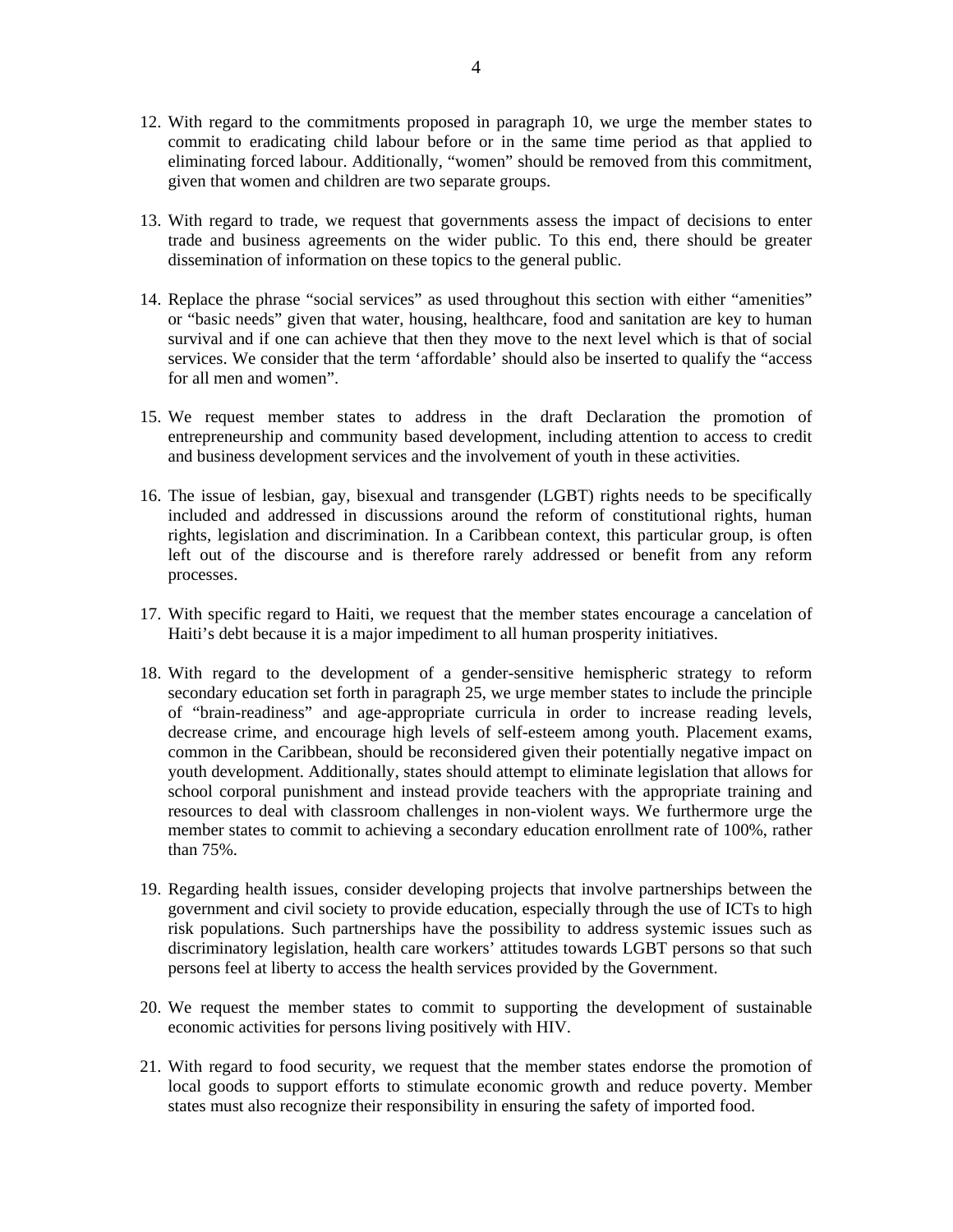22. We urge member states to recognize in the Declaration that education is a human right, not a privilege.

### ENVIRONMENTAL SUSTAINABILITY AND ENERGY SECURITY

- 23. We request that the member states include reference to the UN Charter and the Earth Charter in the preamble (paragraph 2) of the Declaration of Commitment of Port of Spain.
- 24. Regarding paragraph 33, we suggest the deletion of "also" in the final sentence in order to emphasize the primary importance of the development and use of alternative sources of energy. In addition the paragraph can be strengthened by making reference to "pledging support to governments in the region that are already leading the way in terms of alternative sources of energy.
- 25. At the end of paragraph 36, add text that will explain how the member states will achieve this commitment, including by the harmonizing of requirements for and reporting on energy and environmental developments and basing these on international codes of best practice for the energy and extractive industries in compliance with the Extractive Industries Transparency Initiative (EITI) and for the new biofuel industries.
- 26. Regarding paragraph 41, we suggest that specific reference be made to "encourage and make use of traditional knowledge" in respect of disaster preparedness and that the commitment to "encourage improved education at an early age on disaster preparedness" is included.
- 27. In paragraph 42 we request the inclusion of the concepts of "government support for the development of an informed citizenry through data collection and reporting on environmental sustainability and energy security", "greater public accessibility to such information" and "the use of modern technology to enhance environmental sustainability". We also suggest that either in this paragraph or as a separate one, the member states reiterate the commitment to increase budgetary allocations for the promotion of environmental sustainability. We also suggest that a third paragraph be added which reinforces the relationship between energy security and environmental security.
- 28. We suggest that explicit mention be made of the reality of climate change at the beginning of paragraph 45, especially its impact on rising sea levels and our own vulnerability in this regard.
- 29. We suggest that paragraph 46 be framed in a manner as to include the concept of public management and ownership as it relates to beaches (so as to guarantee public access) and integrated management of waterways.
- 30. We suggest that governments make more specific commitments to tackling the critical issues of waste disposal and environmental degradation, by including a commitment towards improving solid waste disposal, including of a medical nature, to prevent environmental degradation especially in relation to preventing pollution of waterways, and by including a commitment to support more robust efforts in preventing environmental degradation.
- 31. We suggest the inclusion of a paragraph committing governments to the adoption of policies that are more stringent with regard to banned or dangerous chemicals and at the same time pledging support for the implementation of organic agricultural practices.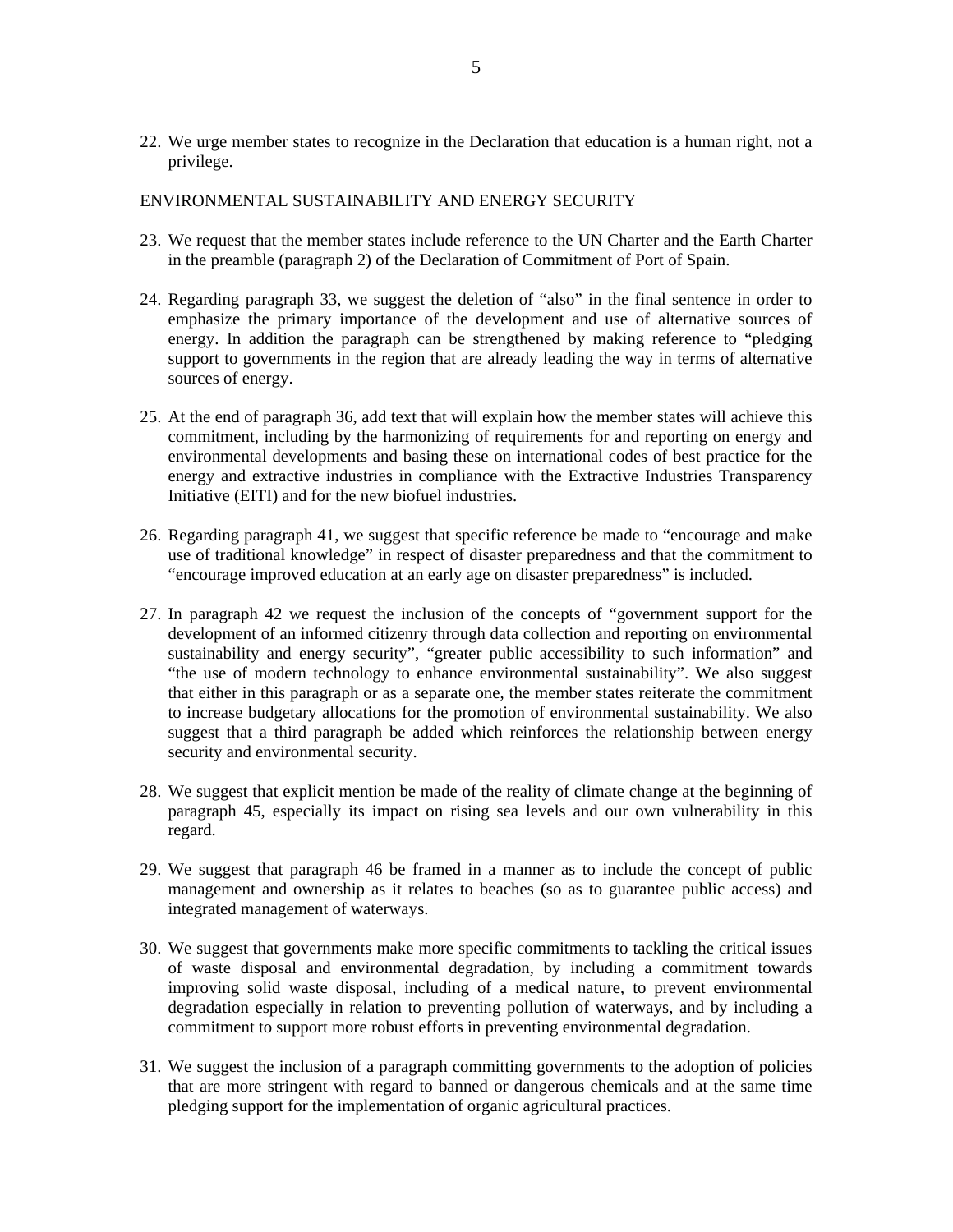#### STRENGTHENING DEMOCRATIC GOVERNANCE

- 32. We urge member states to include in the Declaration a commitment on the part of the member states to fully implement the Inter-American Convention against Corruption (IACAC).
- 33. In regard to the fight against all forms of corruption and unethical behavior, we ask member states to include in paragraph 52, specific reference to the need to fight white collar crime, given its role as an instigator of violent crime.
- 34. We ask member states in paragraph 58 to include reference to the development of a "Participatory Governance Index" which would include the ability to recall, voting by conscience, referenda, etc.
- 35. With regard to the development of the American Declaration on the Rights of Indigenous Peoples, we request that the member states include in paragraph 55 a commitment to accelerate and conclude the process before the end of 2009.

#### PUBLIC SECURITY

- 36. It has been stated that Latin American and the Caribbean is the most violent region in the world; however, the Draft Declaration contains only three paragraphs related to strengthening public security. We believe that greater attention should be paid to public security in the draft Declaration. Specifically, we ask for consideration of the following issues as they relate to public security: domestic violence and child abuse, drug addiction and its relationship with behavioral problems and mental illnesses, especially among children, psychological approaches to dealing with criminal behavior.
- 37. We urge member states to recognize within the Declaration that the entire region has porous borders and therefore this issue must be addressed; particularly with regard to the narcotics trade, gun trafficking, and human trafficking. We ask member states to commit to the modernization of security services; for example, through intelligence gathering and forensic analysis. We also ask member states to include a commitment to seriously address the elimination of the importation of illegal drugs.
- 38. We are concerned with the problem of armed violence and ask that reference to this scourge be included in paragraph 48 of the draft Declaration. We exhort governments to commit to the Geneva Declaration and other international conventions related to armed violence. We are also concerned with the relationship between gender and armed violence and ask member states to add a paragraph in the draft Declaration which speaks to the need for gender analysis on armed violence.
- 39. Regarding paragraph 50 of the draft Declaration, we ask for the inclusion of language that will encourage the use of music, art and culture to positively influence our youth and to eliminate or suppress the negative and violent messages to which they are currently subject. Additionally, we request that specific reference is made to the crucial role of faith-based and community organizations working on the ground to prevent violence and foster a culture of peace.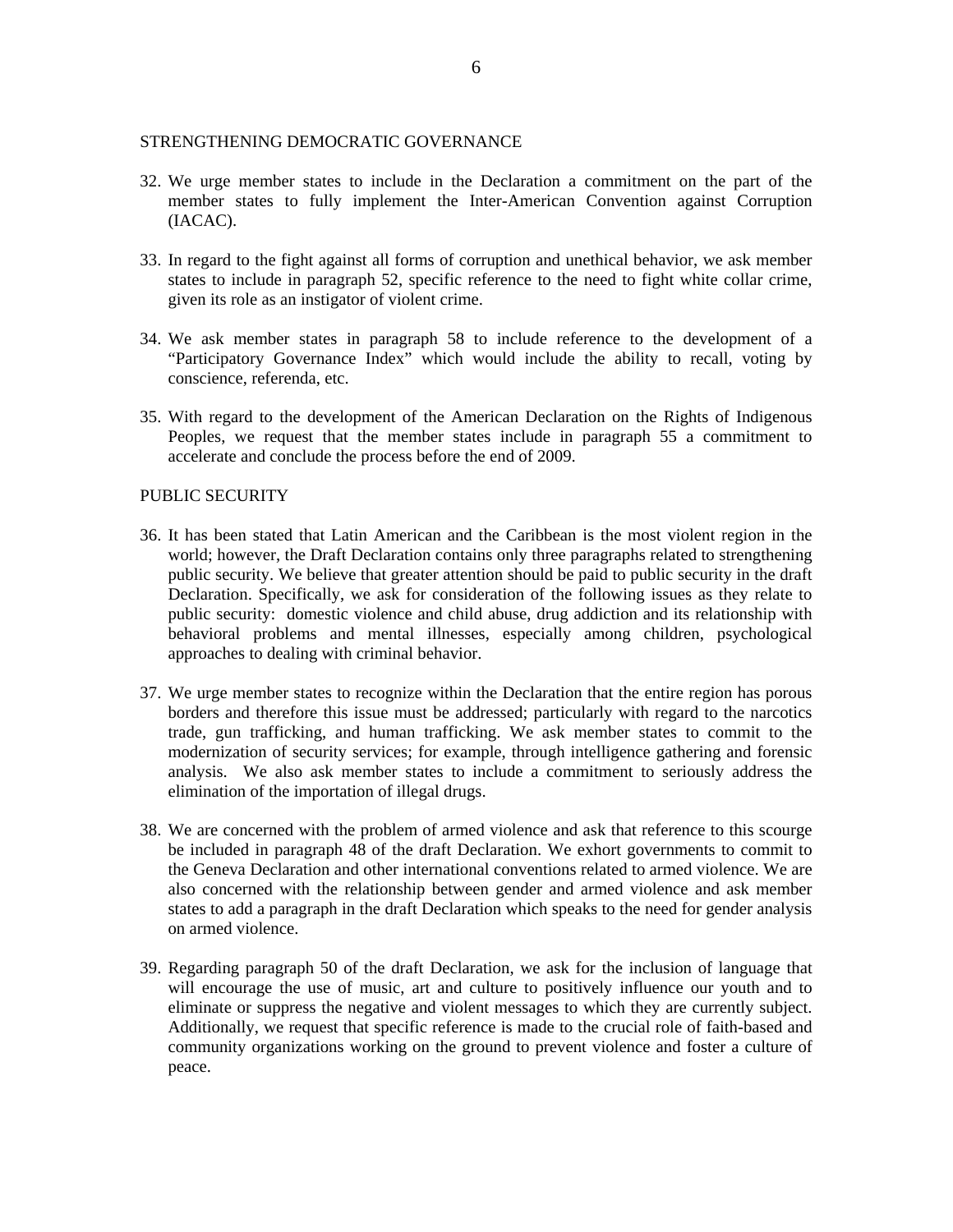### STRENGTHENING THE SUMMITS OF THE AMERICAS, FOLLOW-UP AND IMPLEMENTATION EFFECTIVENESS

- 40. We call upon governments to work in collaboration with civil society in favor of institutionalizing active and real participation by civil society organizations in the Summits of the Americas Process. We urge member states to support meaningful and effective spaces for civil society interface with governments at the Summit. We also recommend that Governments include civil society representatives as part of their official delegations to the various meetings and forums that are held in the framework of the inter-American system to serve as advisors. Governments must likewise ensure that appropriate funding is made available to facilitate participation by civil society delegates in these meetings.
- 41. We call upon the governments of the member states that participate in the Active Democracy Network project to adopt and implement the recommendations for follow up on Summits mandates including those set forth in the Active Democracy project country reports.
- 42. We encourage member states to support the establishment within the OAS of a mechanism to monitor and evaluate implementation of Summits of the Americas mandates.
- 43. With regard to implementation of existing and future Summits of the Americas mandates, we encourage member states to establish priorities and set specific targets to achieve the goals of the Summit. Member states should consider the development of a monitoring and implementation board which would include members of civil society in order to monitor the implementation of civil society recommendations.
- 44. We support retaining the content of paragraphs 61 and 62 of the draft Declaration of Commitment of Port of Spain and furthermore encourage member states to call for greater collaboration between Ministers of Finance and civil society.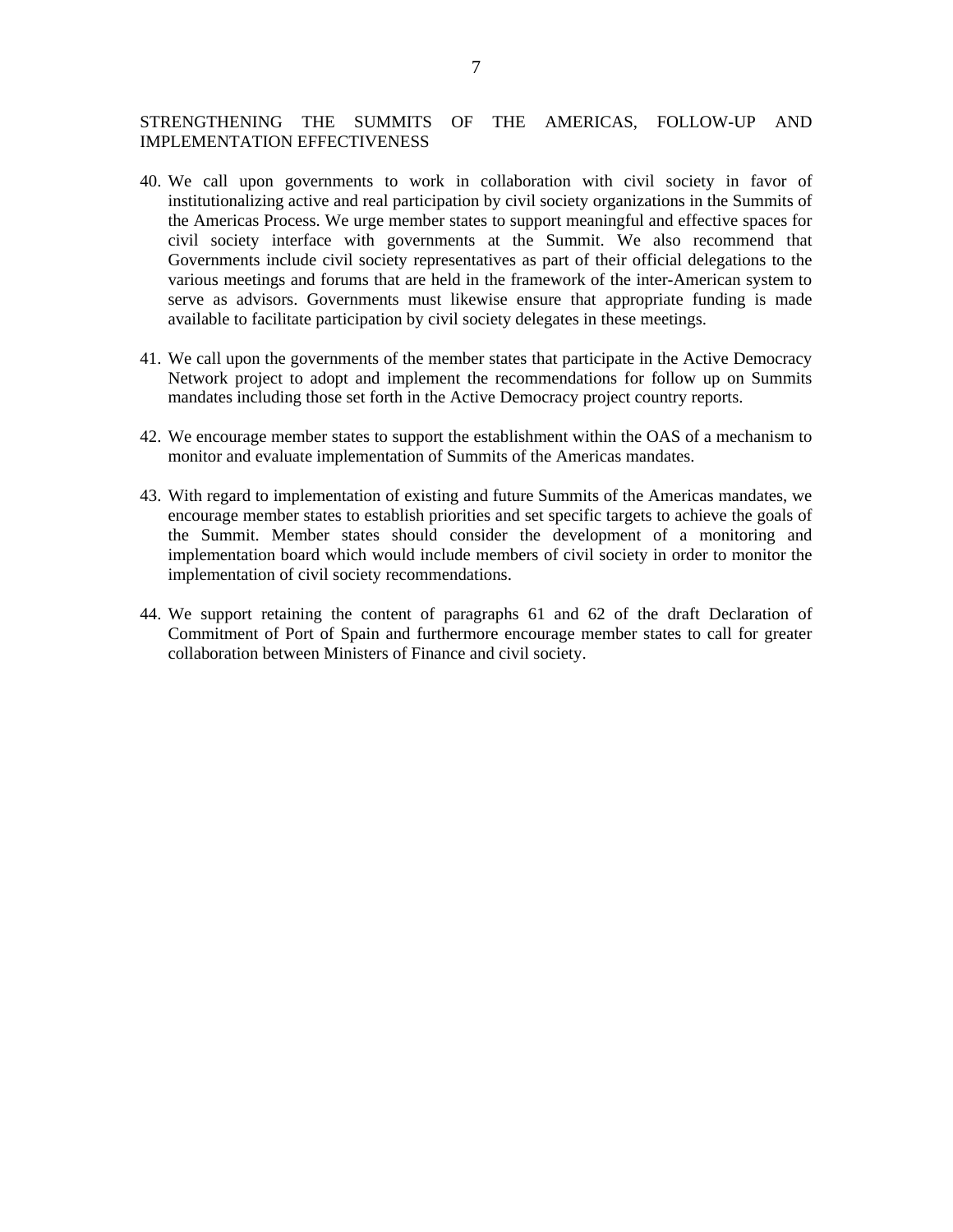#### **LIST OF PARTICIPANTS**

# **CARIBBEAN SUB REGIONAL CIVIL SOCIETY FORUM IN PREPARATION FOR THE FIFTH SUMMIT OF THE AMERICAS: "SECURING OUR CITIZENS' FUTURE BY PROMOTING HUMAN PROSPERITY, ENERGY SECURITY AND ENVIRONMENTAL SUSTAINABILITY"**

October 30-31, 2008 Port of Spain, Republic of Trinidad and Tobago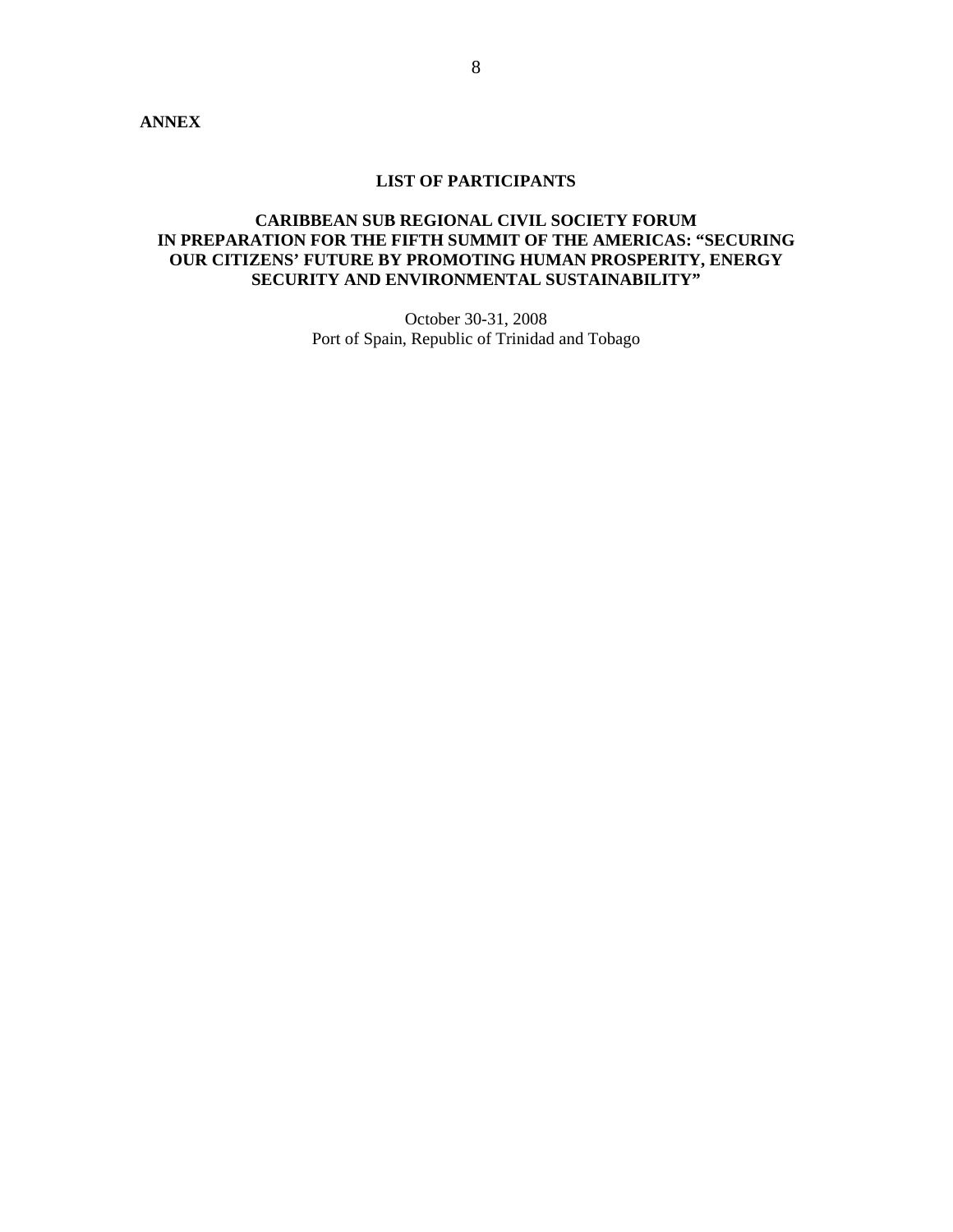



October 31st, 2008 / 31 de octubre de 2008



# **CIVIL SOCIETY ORGANIZATIONS**

# ANTIGUA AND BARBUDA

Antigua & Barbuda Trade Union Congress Maurice Christian

Gilbert Agricultural & Rural Development Center Ewart Isaac

Environmental Awareness Group Joseph Prosper

# BAHAMAS, COMMONWEALTH OF THE

Bahamas National Network for Positive Living Matthew Brown

Commonwealth of The Bahamas Trade Union Congress / Civil Society Bahamas Fred Munnings

# BARBADOS

Barbados Association of Non Governmental Organisations Rodney Grant

Barbados Youth Business Trust Cardell Fergusson

Barbados Youth Development Council Jason Francis

Caribbean Policy Development Centre Cecilia Babb

Public Services International Sub-Regional Office for the Caribbean Sandra Massiah

The Trust for the Americas Adam Siegal

Young Americas Business Trust (YABT) Jason Kevin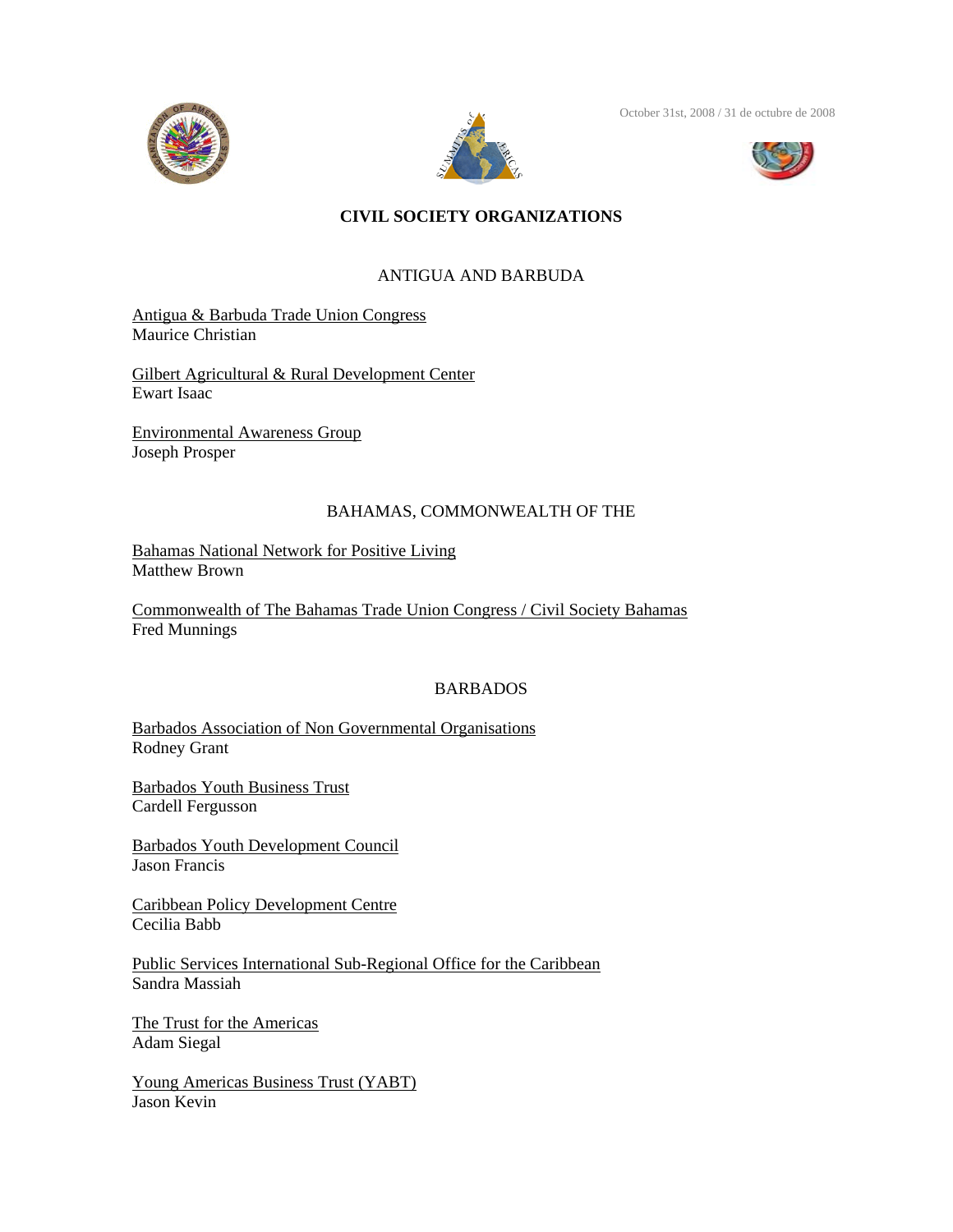BELIZE

Belize Housing Mission Carla Sainsbury

United Belize Advocacy Movement Caleb Orozco

Youth Business Trust Belize Tylon Gladden

# CANADA

Canadian Foundation for the Americas (FOCAL) Racquel Smith

### DOMINICA

Dominica Public Service Union Thomas Letang

Dominica Save the Children Virginia Riviere

# GRENADA

Grenada Community Development Organization (GRENCODA) Judy Williams

St. Andrew's Peoples Maroon Association Matthias Joseph

Young Americas Business Trust (YABT) Akarda Ventour

GUYANA

National Youth Development Network Bevon Currie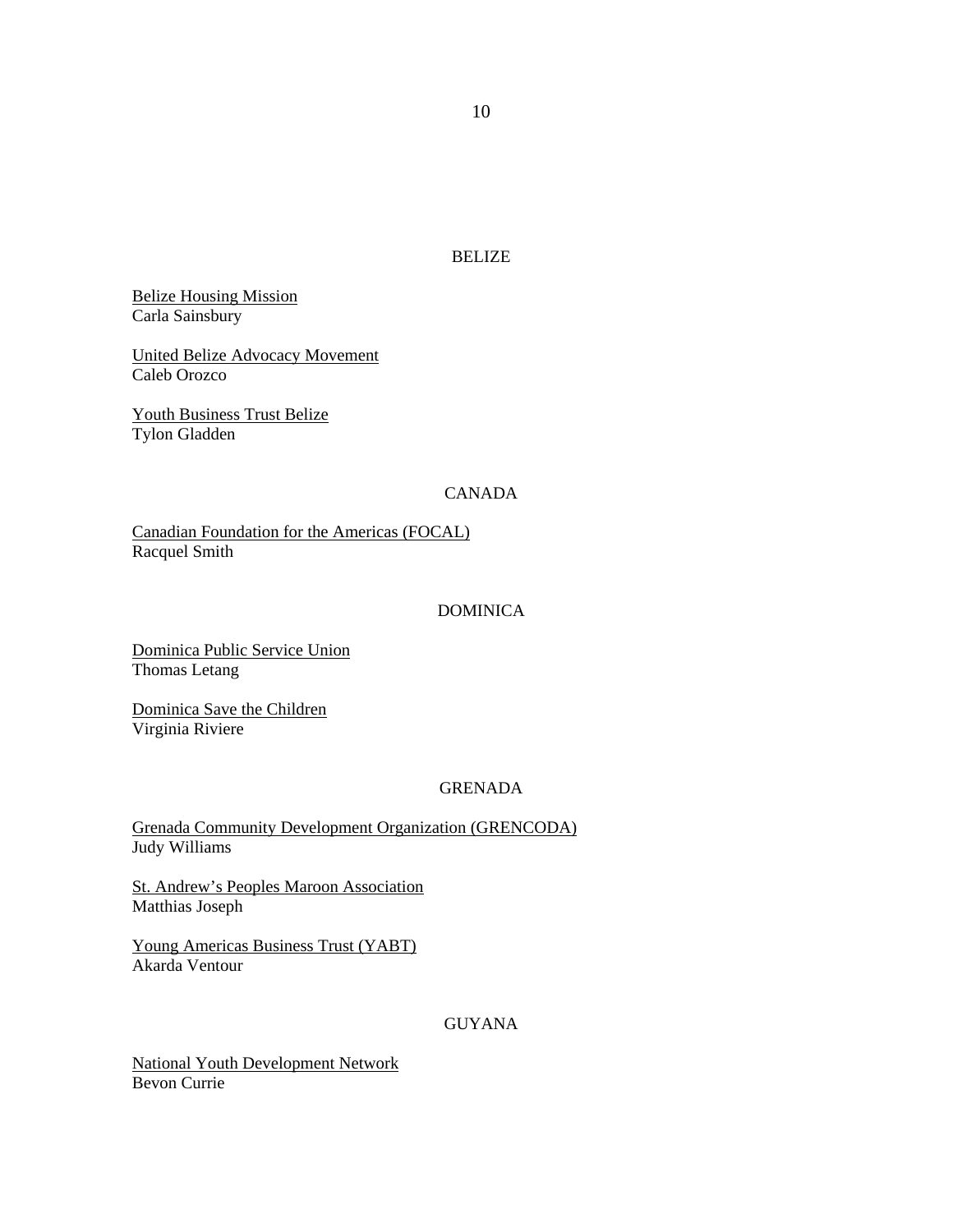Society Against Sexual Orientation Discrimination (SASOD) Vidyaratha Kissoon

Young Americas Business Trust (YABT) -Guyana Inc. Shawn Benn

Youth Challenge Guyana Dimitri Nicholson Dwayne Mitchell

## HAITI

Association Women Sun Haiti (AFASDA) Jean-Paul Edmond

Quisqueya International Organization for Freedom & Development (QIFD) Laurie Knop

### JAMAICA

Association of Development Agencies Amsale Maryam

CUSO Tarik Perkins

Jamaicans For Justice David Silvera

Jamaica Women's Political Caucus Hermione McKenzie

Local Initiative Facility for the Environment Shereica Grant Owen Dave Allen

Young Americas Business Trust (YABT) Jamaica Devon Lindsay

#### SAINT KITTS AND NEVIS

Nevis Historical and Conservation Society Clara Walters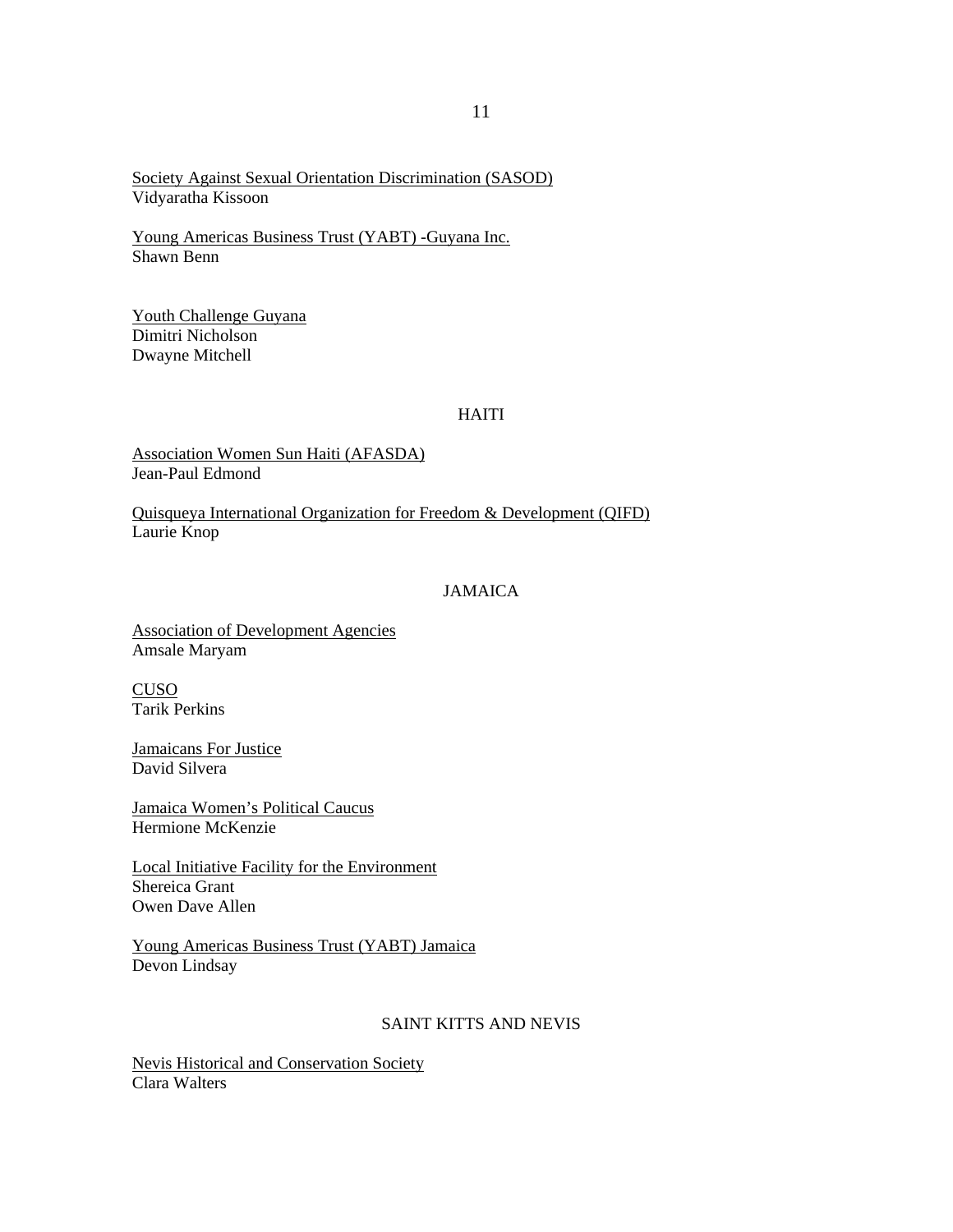#### SAINT LUCIA

Civil Society Network of St. Lucia Flavia Cherry

St. Lucia Network of Rural Women Producers Christine Wilson

The Aldet Centre-Saint Lucia Albert Deterville

Young Americas Business Trust (YABT) Stanislas Albert

### SAINT VINCENT AND THE GRENADINES

Marion House Deborah Dalrymple

Winward Island Farmer's Association (WINFA) Renwick Rose

Young Americas Business Trust (YABT) Bethlene Ferdinand

#### SURINAME

Women Rights Center Eloa van der Hilst

Young Americas Business Trust (YABT) Zephania Graanoogst

# TRINIDAD AND TOBAGO

ASPIRE Joannah Bharose Delores Robinson

Brahma Kumaris Raja Yoga Centre Indira Ramnarine

Caribbean College of Family Physicians (CCFP)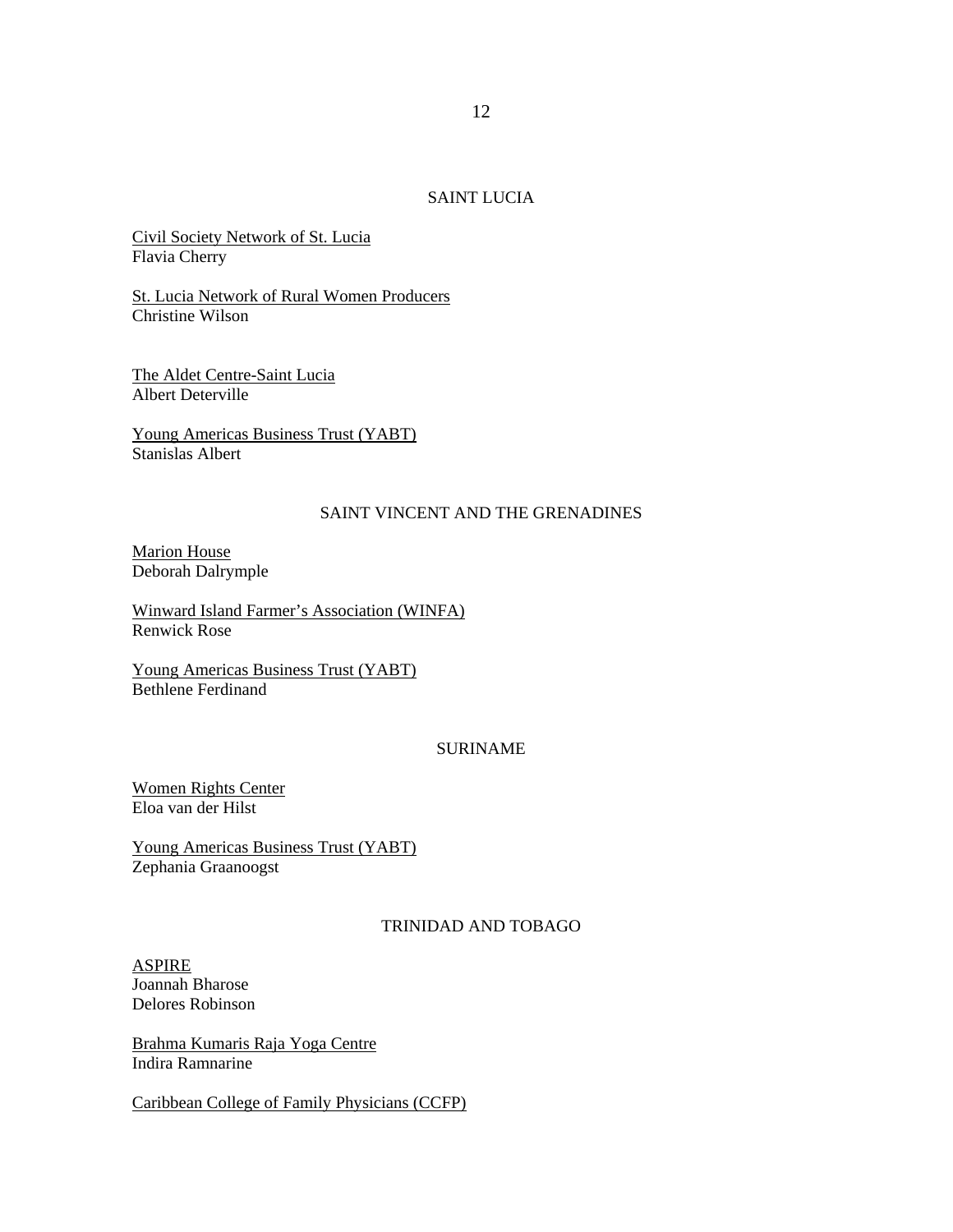Sonia V. Roache

Caribbean Conference of Churches Carla Thomas

Caribbean Forest Conservation Association Louis Guy

Caribbean Natural Resources Institute (CANARI) Sarah McIntosh

Caribbean Network for Integrated Rural Development Zakiya Uzoma Wadada Congress of the People / Women's Forum Chandra Ramlagan

Constitution Reform Forum (CRF) David De Merieux

Council of Presidents of the Environment Carrall Alexander

Earth Charter National Committee Eden Shand

Environment Logistic Adana Mahase

Environment Tobago Patricia Turpin Hema Singh

GAYAP Violence Prevention Peace and Love Movement Karen Bart-Alexander Camile Swapp

Girl Guides Association of Trinidad and Tobago Catherine Reid

Glamorgan Youth Group Keyon Andrews

International Education and Resource Network Trinidad and Tobago (iEARNTnT) Gia Virginia Gaspard Taylor

Islamic Ladies Social and Cultural Association Shaleeza Khan-Ali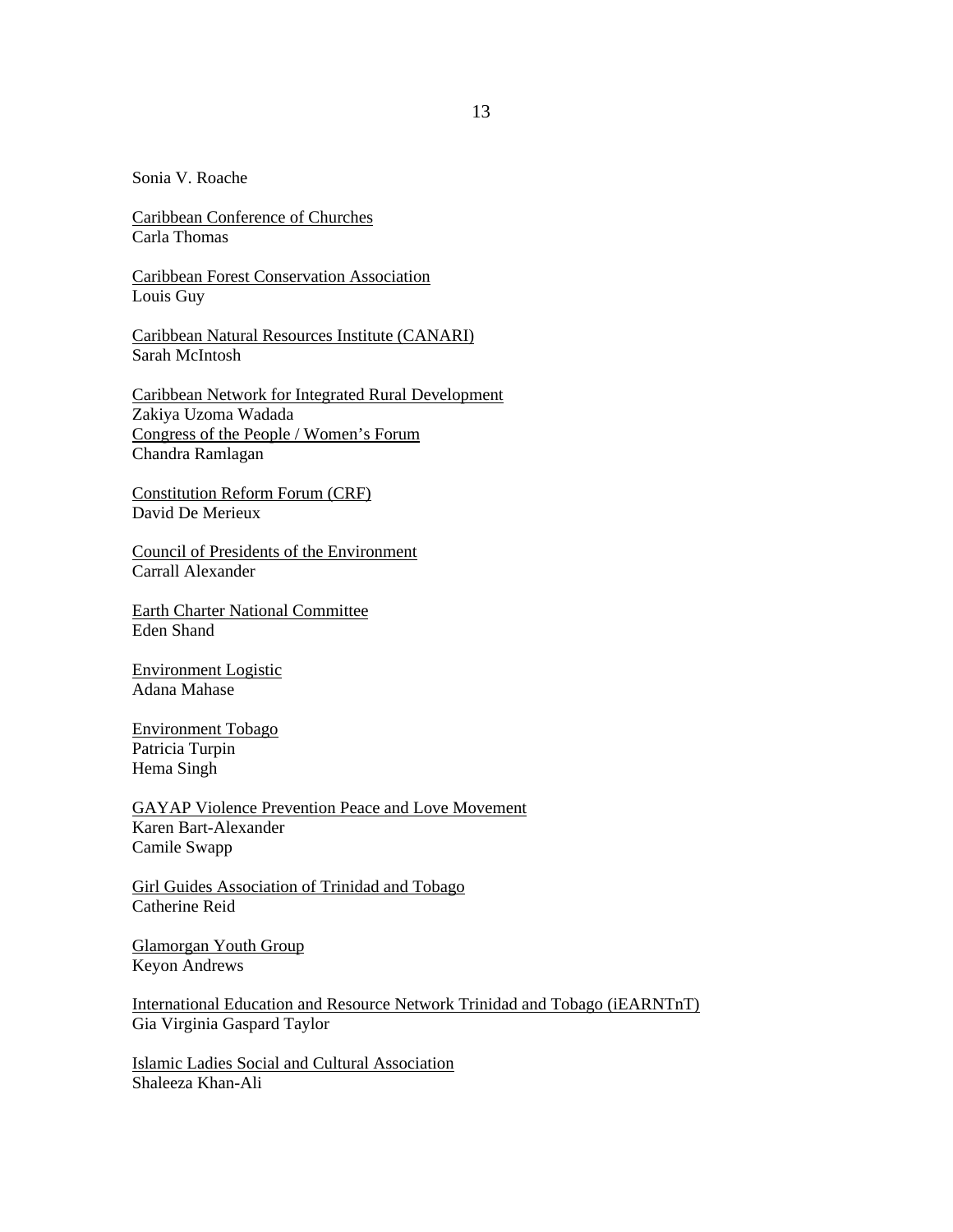Islamic Resource Society (IRS) Ashaki Atiba

Moms for Literacy Amber Gonzales Joan Sansavior

National Centre for Persons with Disabilities Beverly Beckles

National Secretaries Association Gwendolyn Ram

National Youth Assembly Jamel Reid Julien Stenson Keon Stephenson Ian Mathison Chenelle Spooner

National Youth Fellowship of the Church of God Linton Westfield

Network of NGOs of Trinidad and Tobago for the Advancement of Women Grace Talma Hazel Brown Kris Rampersad Tara Rice Veesham Badrie-Maharaj Elizabeth Wilson Hogan Jacquie Burgess Stephanie Leitch Michelle Isawa Glenda Charles-Harris Marilyn Todd Janet Crawford

North West Anglican Youth Council Ornal C. Barman

People's National Movement Christopher Lismis

**PNM Youth League** Janelle Reid Aben Phillips

Princes Town South Tableland Youth League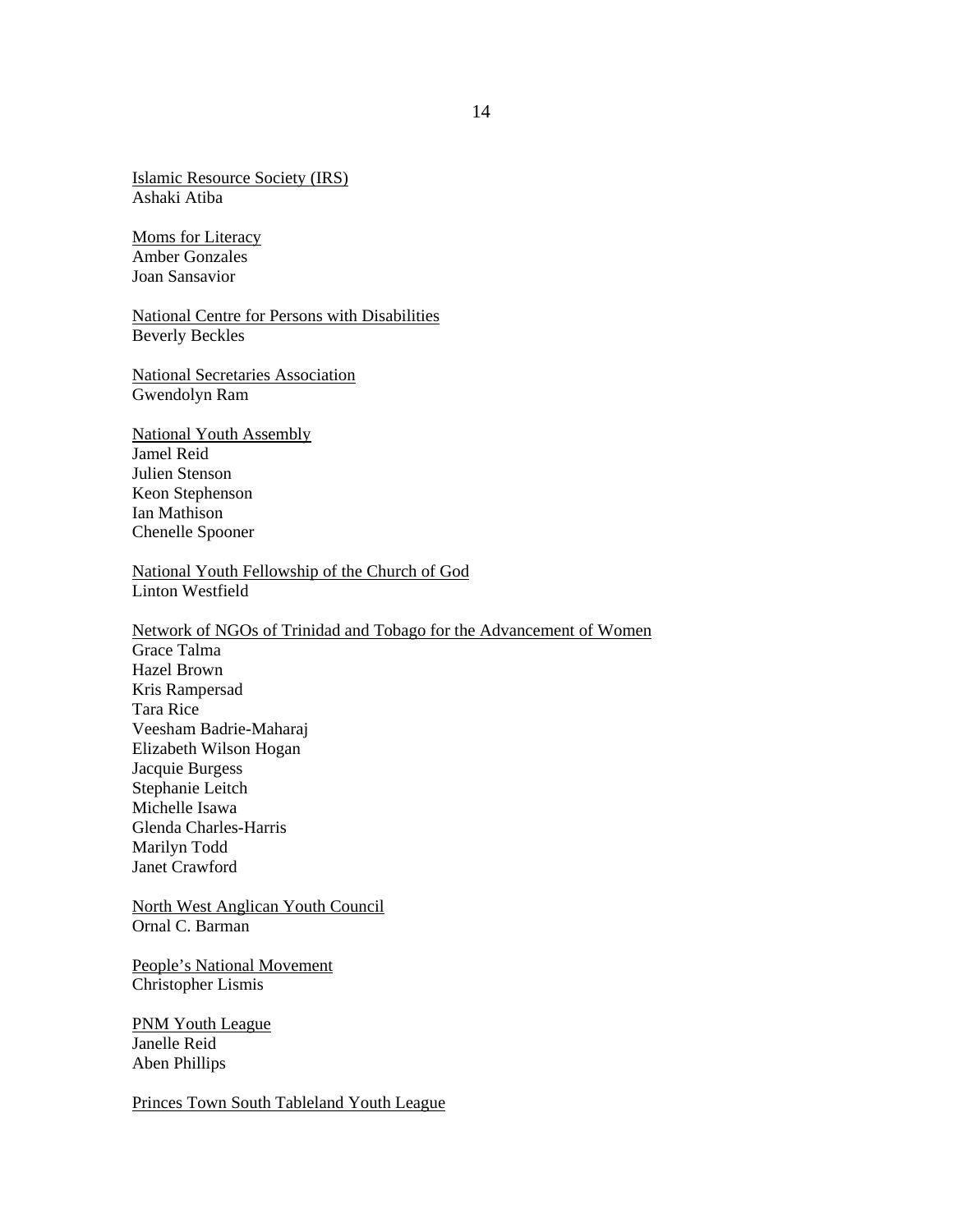David Trim

Point Fortin Borough Corporation Donnamay Taylor

Port of Spain City Corporation Ashtine Thomason

Public Services Association of Trinidad and Tobago Agnita Francis

Rape Crisis Society of Trinidad and Tobago Marcella Alcala

Rotary Club Point Fortin Dayne Lewis

Roxborough Youth Organization Gregory Thomas

Sueño Latino Dance Group Leon Brewster

The Anglican Youth Department Jessie Williams

The National Spiritual Assembly of the Baha'is Doreen Anderson

Tobago West PNM Constituency Youth League Linda Ramsawak

Tobago Youth Council Huey N. Cadette Sean Daniel

Trinidad & Tobago Federation of Women Institutes Cynthia Forbes

Trinidad and Tobago Mental Health Association Lionel Remy

Trinidad and Tobago Nursery Association Ruth Antoine

Trinidad and Tobago Transparency Institute Boyd Reid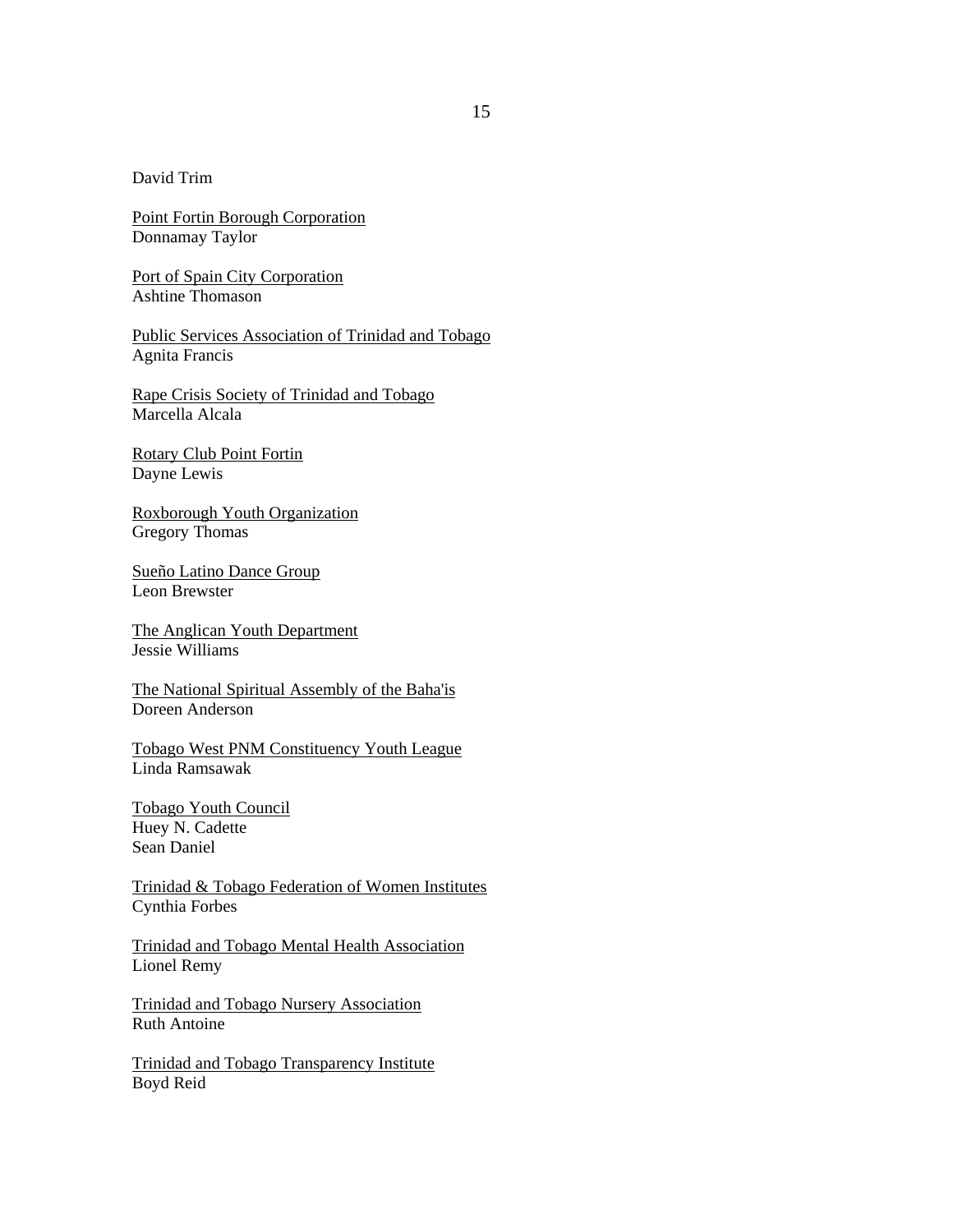Trinidad Youth Council Akins Vidale

Triumph International Astrid Kowlessar

Tunapuna / Piarco Regional Corporation Hazelann Nancoo

Unaffiliated Corinne A. Baptiste McKnight Gale Oxley Gail Saxon Patricia Bradshaw Cheryl Nicholas Theresa Williams Sonan Nagassar Raymond Ockille

University of the West Indies Tamara Brathwaite Caryl Chester Welch Crystal Bastien Letitia Bobb Chamika Ward Luwella Riley

Women's Institute for Alternative Development Folade Mutota

Young Americas Business Trust (YABT) Jameson Rigues David Trim Ian Mathison

Young Trinidad & Tobago Ayiti-Carmel Maharaj-Best

Young Women's Christian Association of Trinidad and Tobago (YWCATT) Philippa Forde Marie-Vonne Richardson Amanda Joseph

Youth Affairs Tobago Nadia Kent Racine Millar Lindie-Ann Taylor Nkosi Kerr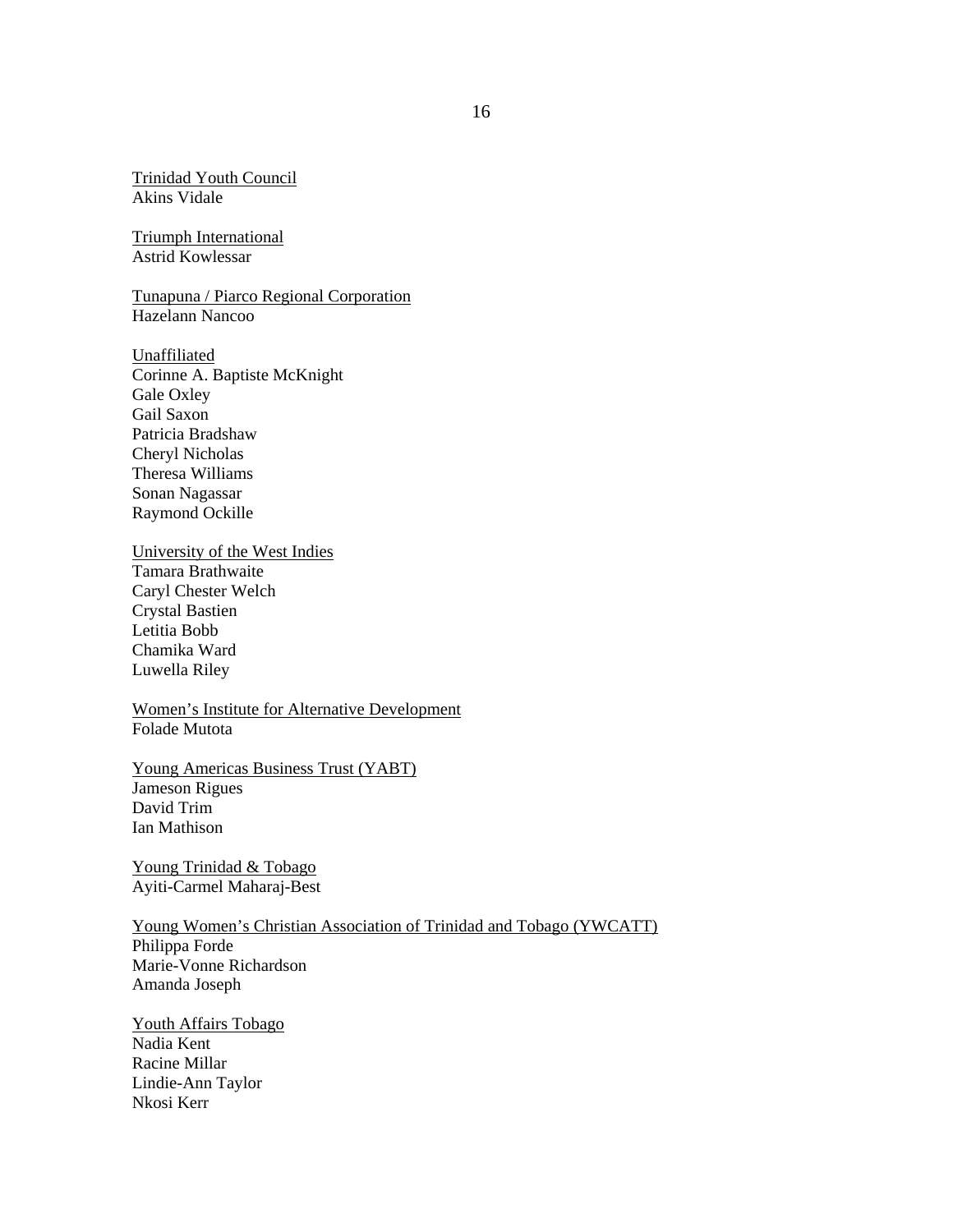#### UNITED STATES

Andrea M. Ewart P.C., Customs and Trade Law / Consulting Services Andrea Ewart

### **MEMBER STATES**

#### ARGENTINA

Embassy of Argentina, Trinidad and Tobago Ambassador José Luis Vignolo

# CANADA

High Commission of Canada, Trinidad and Tobago High Commissioner Simon Wade Stephen Doust Elizabeth Brown

Ministry of Foreign Affairs and International Trade, Canada Nichola Payne

Canadian International Development Agency (CIDA) Brigitte D'Aoust

#### DOMINICAN REPUBLIC

Embassy of the Dominican Republic, Trinidad and Tobago Jose Ortiz

## EL SALVADOR

Embassy of El Salvador, Trinidad and Tobago Ambassador Carlos Pineda

#### MEXICO

Embassy of Mexico, Trinidad and Tobago Ambassador Ricardo Villanueva Hallal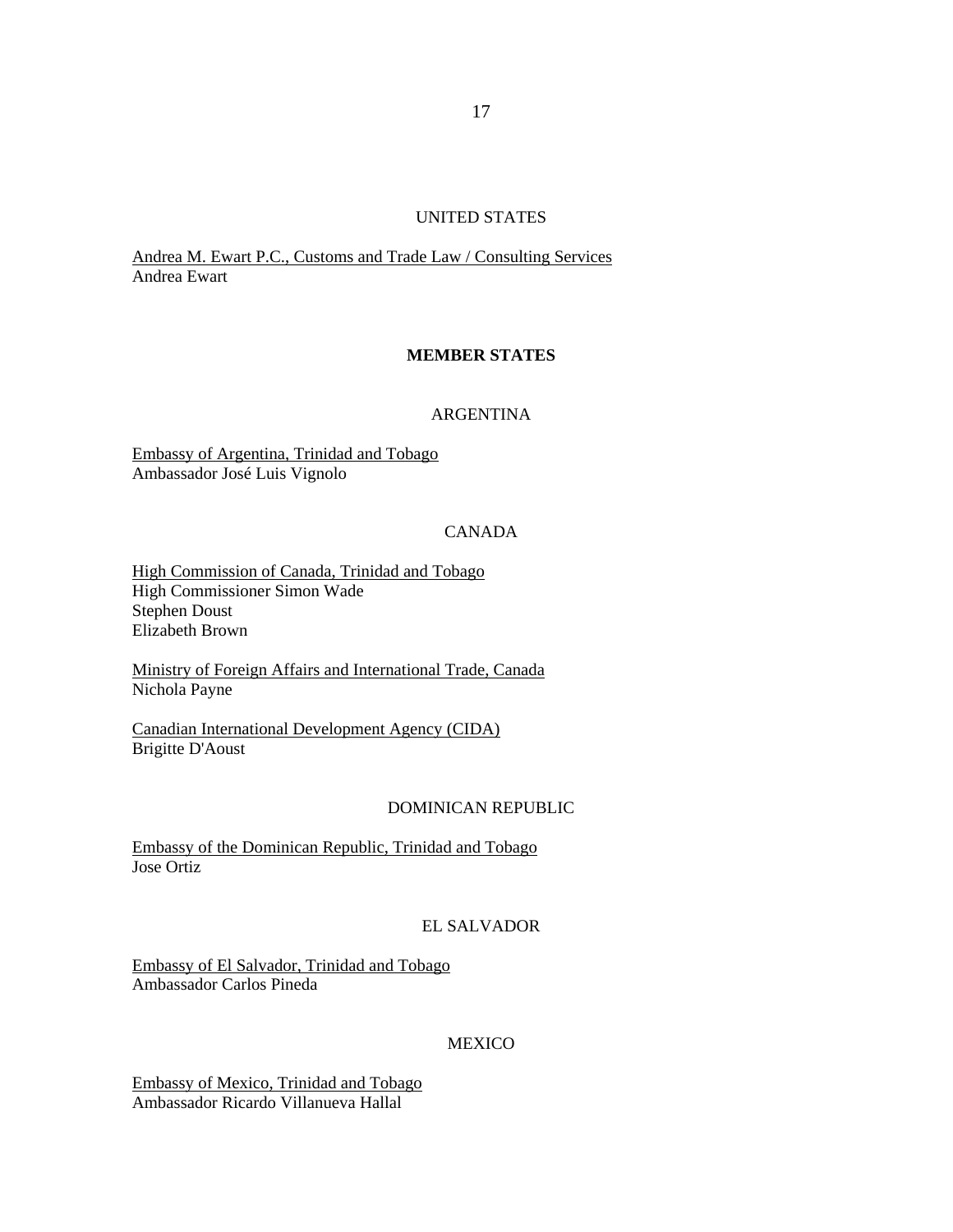# PANAMA

Embassy of Panama, Trinidad and Tobago Ambassador Gerardo Maloney

# UNITED STATES OF AMERICA

Embassy of the United States of America, Trinidad and Tobago Jack Anderson

# TRINIDAD AND TOBAGO

#### Ministry of Foreign Affairs

Honorable Paula Gopee-Scoon, Minister of Foreign Affairs

Ambassador Joan Yuille Williams

Delia Chatoor

Kathleen Seenarine

Genevieve Simbhoo

M'Aisha Thomas

#### Ministry of Social Development

Sharon Bradshaw

#### Ministry of Sport and Youth Affairs

Daryl George

# Ministry of Trade and Industry, Secretariat for the Implementation of Spanish

Rebecca Cockburn Nadine Roach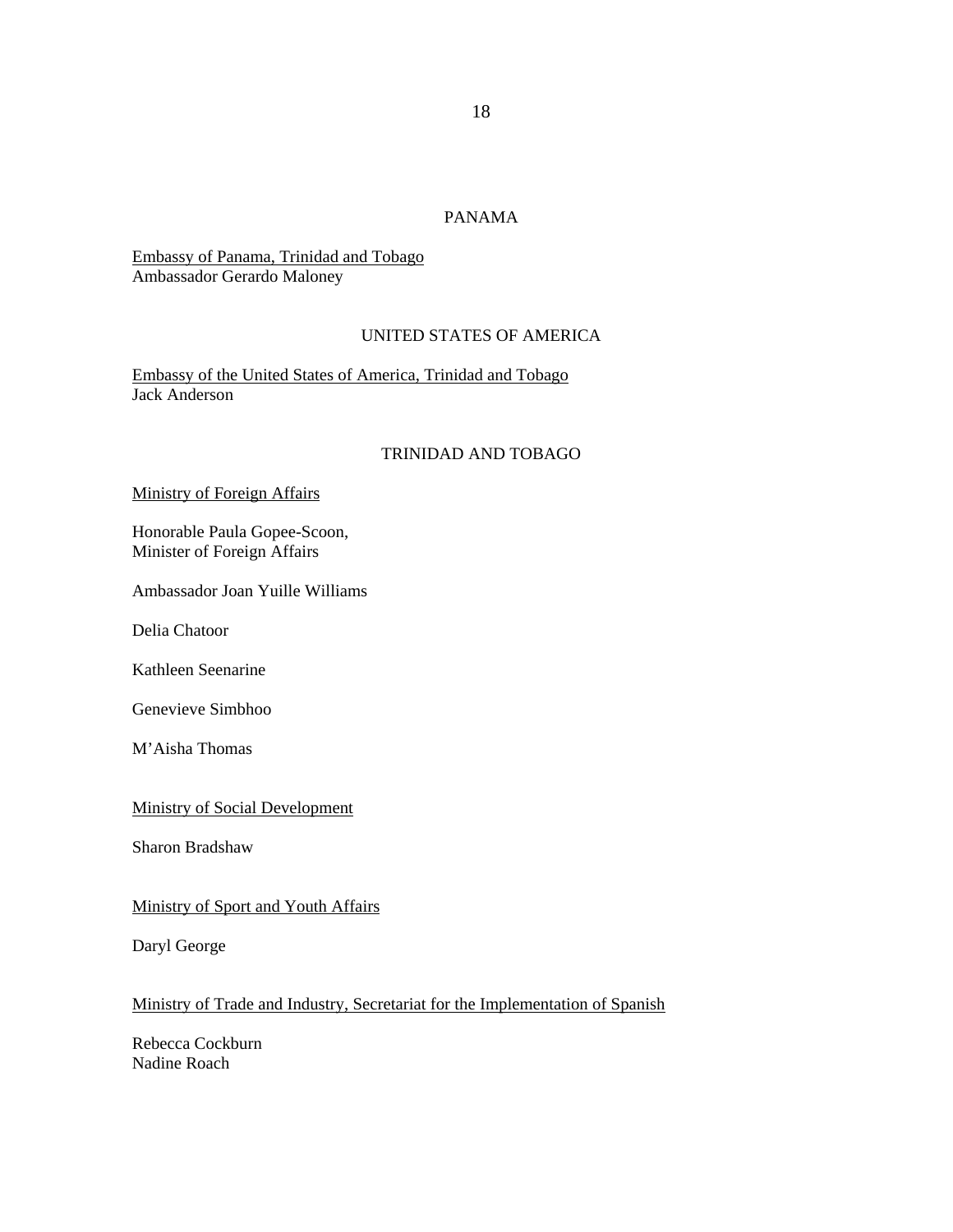### NATIONAL SECRETARIAT FOR THE FIFTH SUMMIT OF THE AMERICAS, GOVERNMENT OF THE REPUBLIC OF TRINIDAD AND TOBAGO

Wesley Gibbings Coordinator - Communications, Press and Publications

Arthur Gray Advisor, National Secretariat for the Fifth Summit of the Americas

Ravia Harribans Coordinator - Civil Society, Private Sector and Indigenous Groups Consultation

Maxine Harris Advisor, National Secretariat for the Fifth Summit of the Americas

Anna Lisa Jones-Reis Conference Specialist

### **INSTITUTIONS OF THE JOINT SUMMIT WORKING GROUP (JSWG)**

### ORGANIZATION OF AMERICAN STATES (OAS)

Ambassador Albert Ramdin Assistant Secretary General Washington

David Morris Director, Summits of the Americas Secretariat Washington

Irene Klinger Director, Department of International Affairs Washington

Riyad Insanally OAS Representative in Trinidad and Tobago Trinidad and Tobago

Jessica Grebeldinger, Coordinator of Civil Society Participation in the Summits Process, Summits of the Americas Secretariat Washington

Viviane Espinoza Specialist, Summits of the Americas Secretariat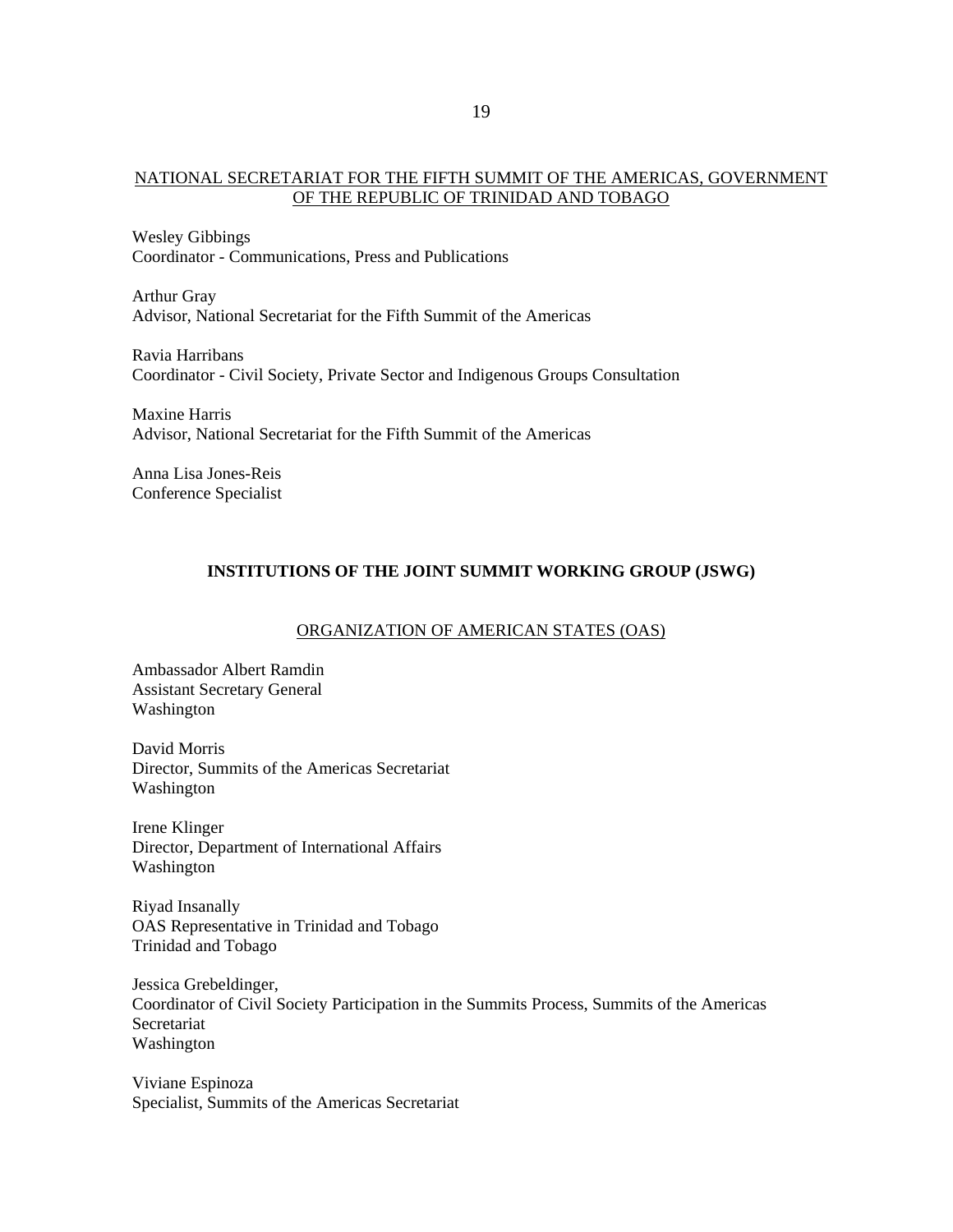### Washington

Renee Della Ratta Consultant, Department of International Affairs Washington

Roy Thomasson Young Americas Business Trust (YABT)

Valerie Lorena Young Americas Business Trust (YABT)

Annik Roy Young Americas Business Trust (YABT)

# ECONOMIC COMMISSION FOR LATIN AMERICA AND THE CARIBBEAN (ECLAC)

Neil Pierre Director, ECLAC Subregional Headquarters for the Caribbean

### INTER-AMERICAN DEVELOPMENT BANK (IADB)

Iwan P. Sewberath Misser Resident Representative